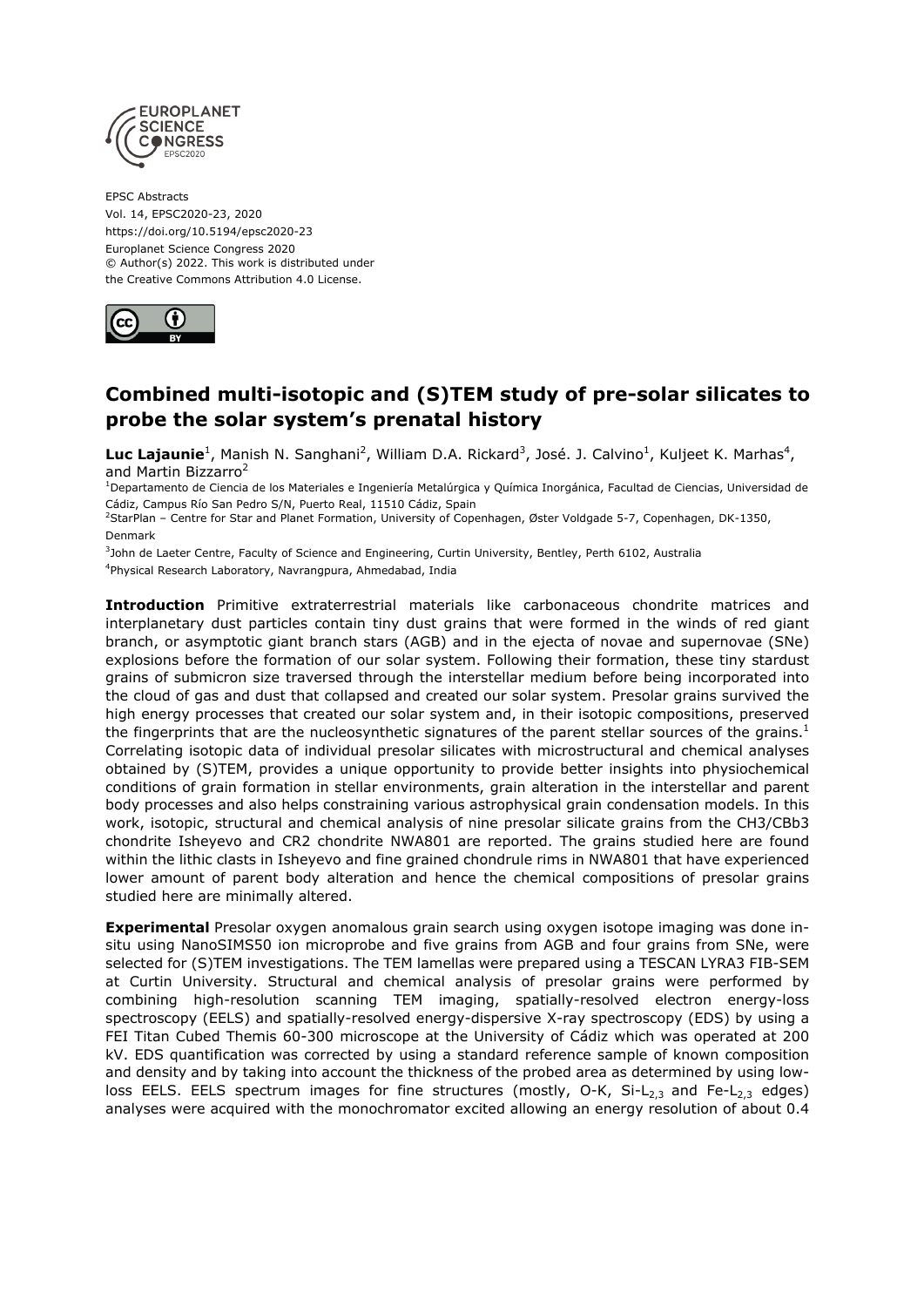eV. After denoising using principal components analysis and removal of the multiple scattering, we were able to map the heterogeneities related to the Fe oxidation states and to the oxygen local chemical environment. For the chemical mapping of the Fe<sup>3+</sup>/  $\Sigma$ Fe ratios, we have used a homemade Python routine based on the determination of the modified white-lines ratio.<sup>2</sup> It allowed us to compare the degree of aqueous alteration of the grain with the surrounding rim and matrix grains.

**Results** TEM and STEM data have revealed a strong heterogeneity and a broad range of structural and chemical compositions of the grains that enabled us to compare the stellar grain condensation environments (e.g. AGB stars and SNe), and suggest widely varying formation conditions for the presolar silicates identified in this study. Only one of the grains originally condensed as an amorphous grain has shown preferential sputtering of Mg, indicating that Mg-rich amorphous grains are not preferentially destroyed. Several grains are found with signatures that represent interstellar, nebular and parent body alteration. An oldhamite-like grain (**Figure 1**) within a presolar enstatite grain is probably the first observation of an oldhamite grain as a seed grain for the condensation of an enstatite grain in stellar atmospheres. This grain corresponds to a local increase in Mg and a local decrease in Fe with respect to the surrounding matrix. The surface of the grain surface of up to  $\sim$ 40 nm is composed of higher amounts of Ca and S. Below the surface of the grain and on the left side, diffusion streaks rich in Ca can be observed up to the lower boundary of the grain (on about 250 nm). The diffusion of Ca could be related to thermal processes and/or aqueous alterations undergone by the grain. **Figure 2** shows typical EELS chemical maps acquired on the same grain. A very thin Fe-rich rim is also seen around the enstatite grain with a Fe3+/ΣFe ratio of about 0.6-0.7. The presence of several spherical nodules of Fe and Ni sulfide can also be highlighted in the matrix around the grain in the EDS and EELS chemical maps (red arrows in Figures 8 and 9). They have a diameter of about 30-45 nm and are similar to GEMS-like materials. Interestingly, they present a core/shell structure All these results, which will be discussed in detail, point out the importance of coordinated isotopic, microstructural and chemical studies of presolar silicates to investigate the processes that may have played a role in shaping our solar system.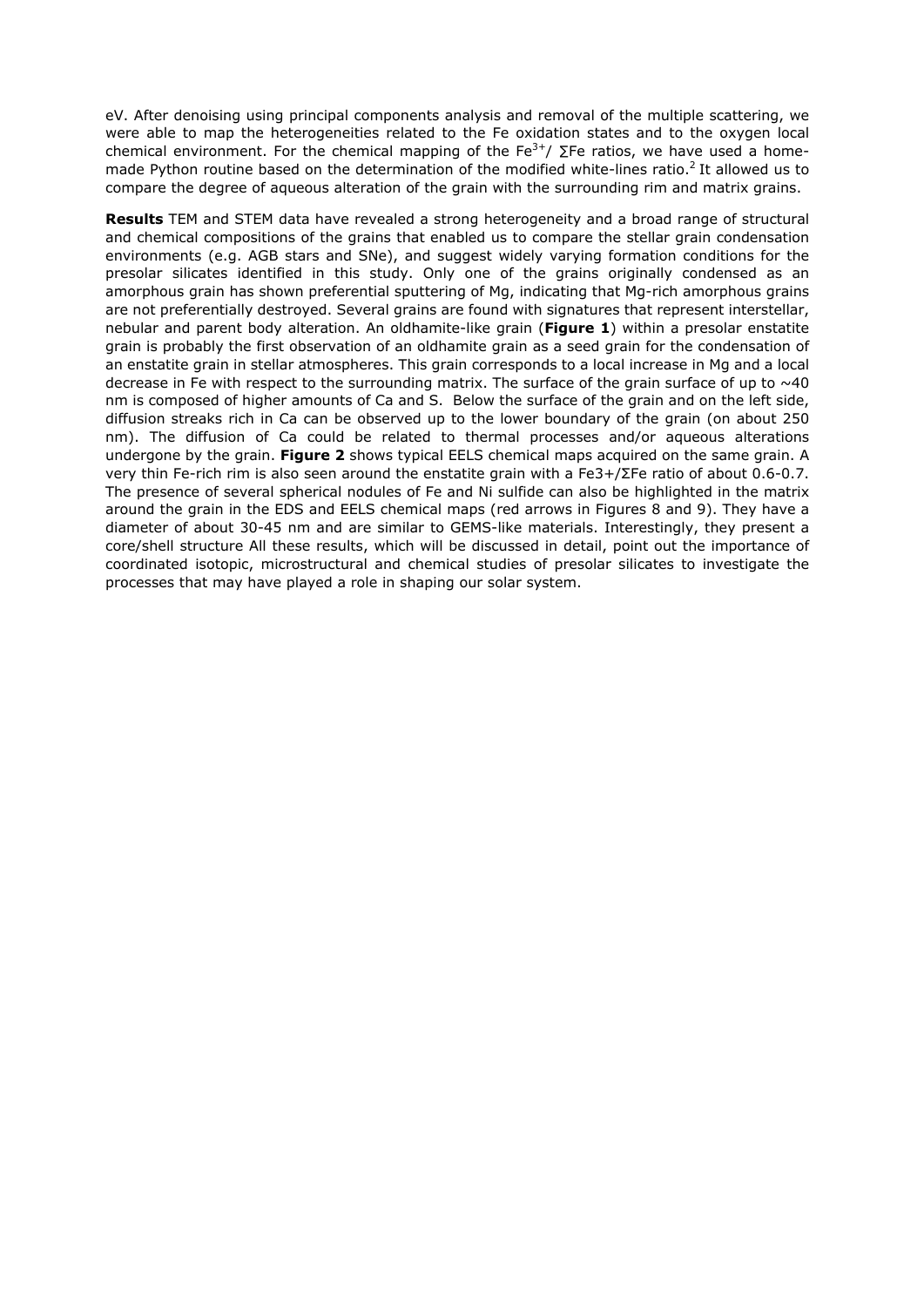

**Figure 1.** a) STEM-HAADF micrograph of the grain Isheyevo\_9. The red dashed lines line highlights the boundary of the grain. b) Superposition of HAADF micrograph and Ca chemical maps derived from EDS analysis. Chemical maps derived from EDS analyses corresponding to c) Fe, d) Ni, e) Mg and f) S elements. The red arrows highlight the presence of GEMS-like materials.